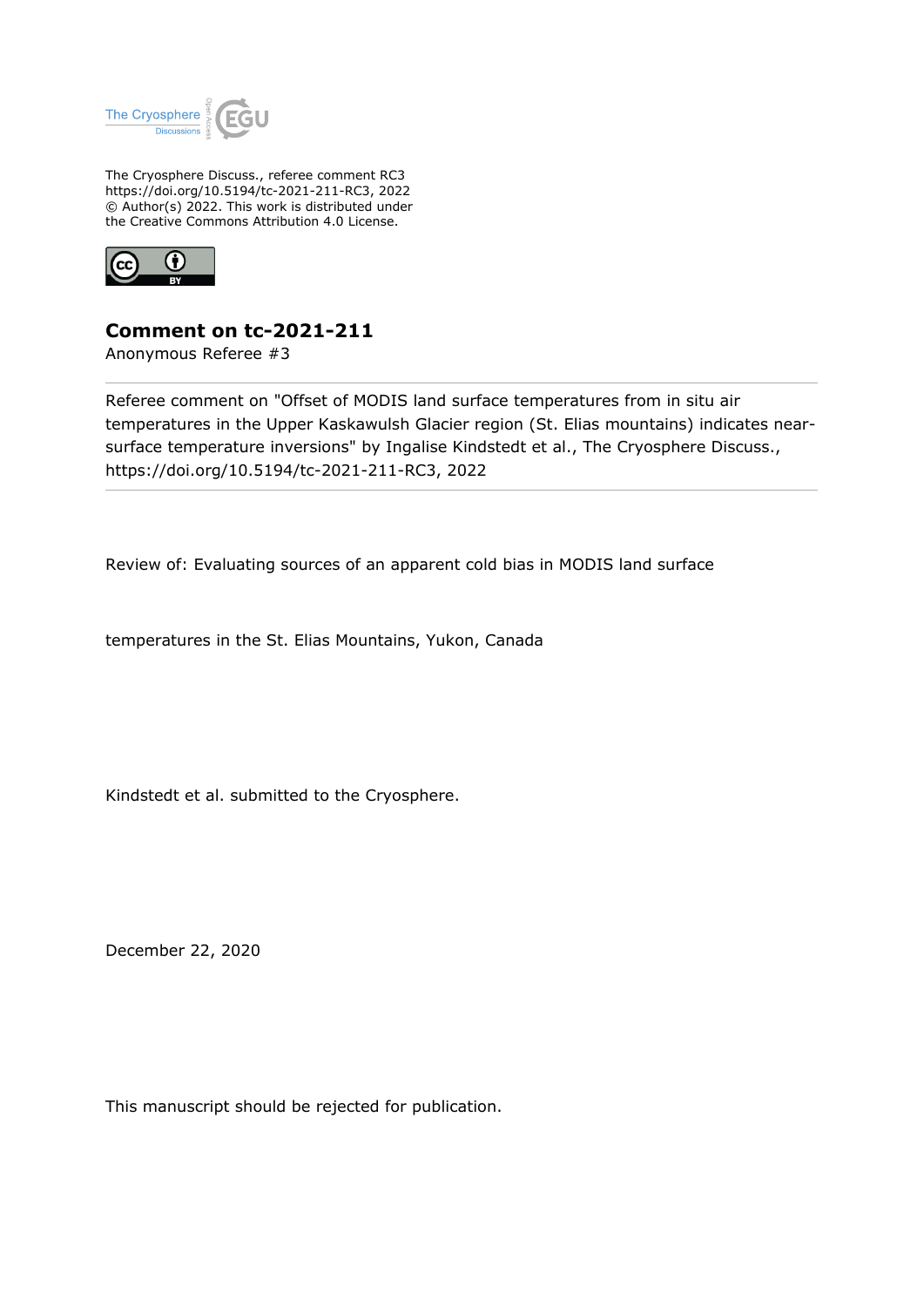General comments:

The major finding seems to be the difference in air temperature and glacier temperature is the result of an inversion. Surface temperatures of snow and ice are usually colder than air temperatures. This is particularly true during the melt season and is a pretty well established fact. I am unsure what this manuscript offers that is not already present in the literature.

The aims and goals should be refined and better described in the manuscript. The organisation of the manuscript requires substantial revision.

No lapse rates are reported, which is the typical way to identify an inversion.

Editing for clarity is required. Details need to be added to the many vague statements in the manuscript.

Typically these sorts of studies use orders of magnitude more data than what appears here. An argument needs to be presented that the small data set is adequate. Static (or literature) values need to be replaced with measurements where possible.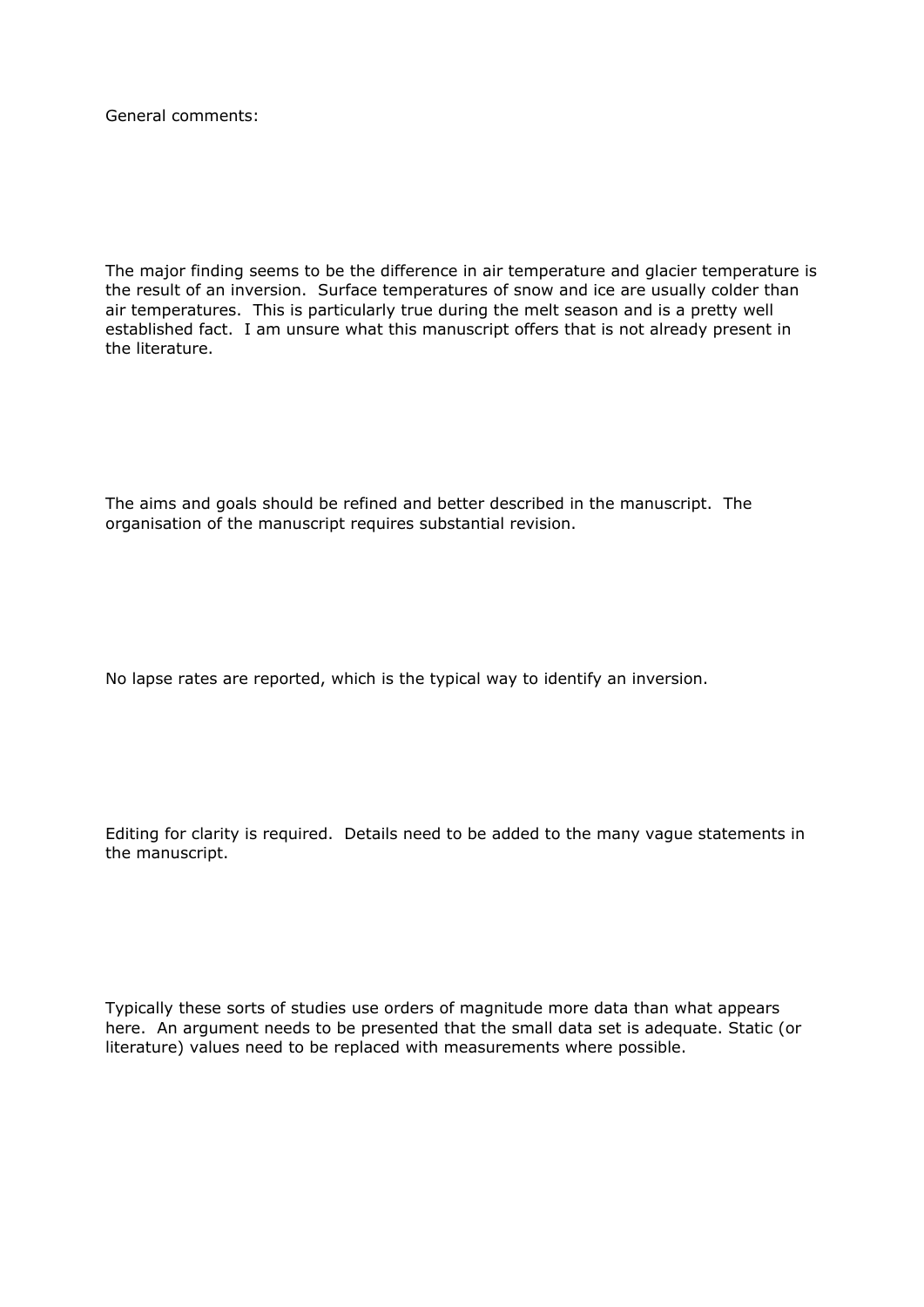The placement of figures in the narrative is disjointed and not logical. Many results are being presented in the discussion.

Many references concerning the relationship between energy balance and glacier mass balance are missing.

There is substantially more meteorological data available than what has been used in this analysis.

Specific comments:

Abstract:

MODIS LST can also be sparse or absent

MODIS LSTs are offset… which each LST measurement, average LST, minimum, maximum…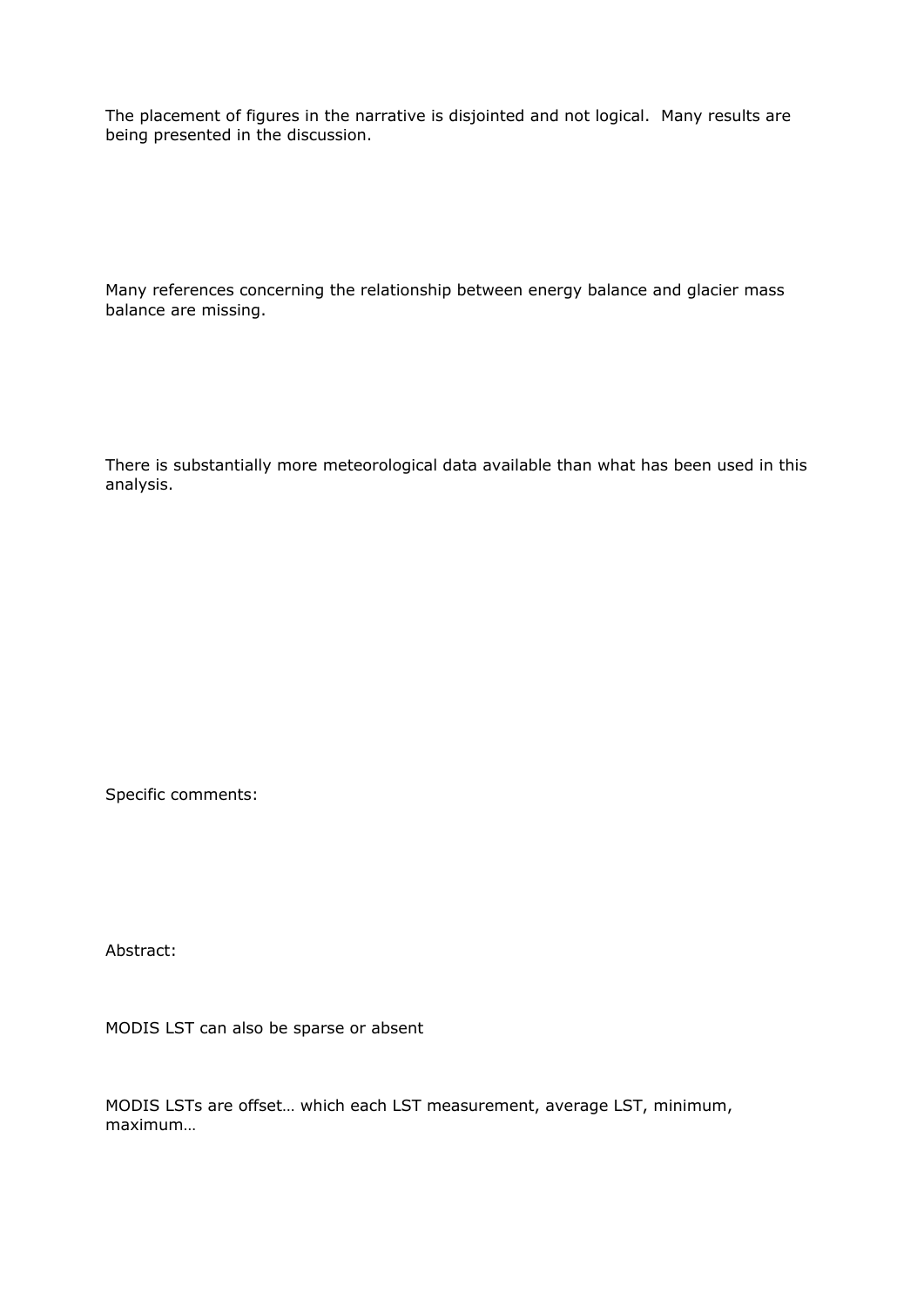Footprint usually refers to swath width, or some derivative. Is it the grid cell size you are referring to?

Snow emissivity is >0.8 and can be close to being a blackbody, so it is intuitive that brightness temperature would also contain bias.

Line 21: …with far reaching impacts. This is the kind of statement that the manuscript is peppered with and is virtually meaningless: please revise, here and throughout.

Line 23: reduced the Earth's albedo, further accelerating warming. Please provide credible references for this statement. Most studies do exactly what you are doing which is confusing correlation and causation. Perhaps as the temperature increases more snow is melted, and the newly exposed area provides a negligible amount of atmospheric warming. For context read: https://www.nature.com/articles/s41598-018-27348-7.

Alternatively, the reduction in snow and ice causes a warming, but the amount of increase in temperature cannot be disentangled from warm air advection.

Alternatively, the snow albedo feedback melts glaciers pretty efficiently.

Line 23-24: As written this statement is not correct. Hugonnet

et al.(2021) didn't analyse albedo, nor was it mentioned in Zemp.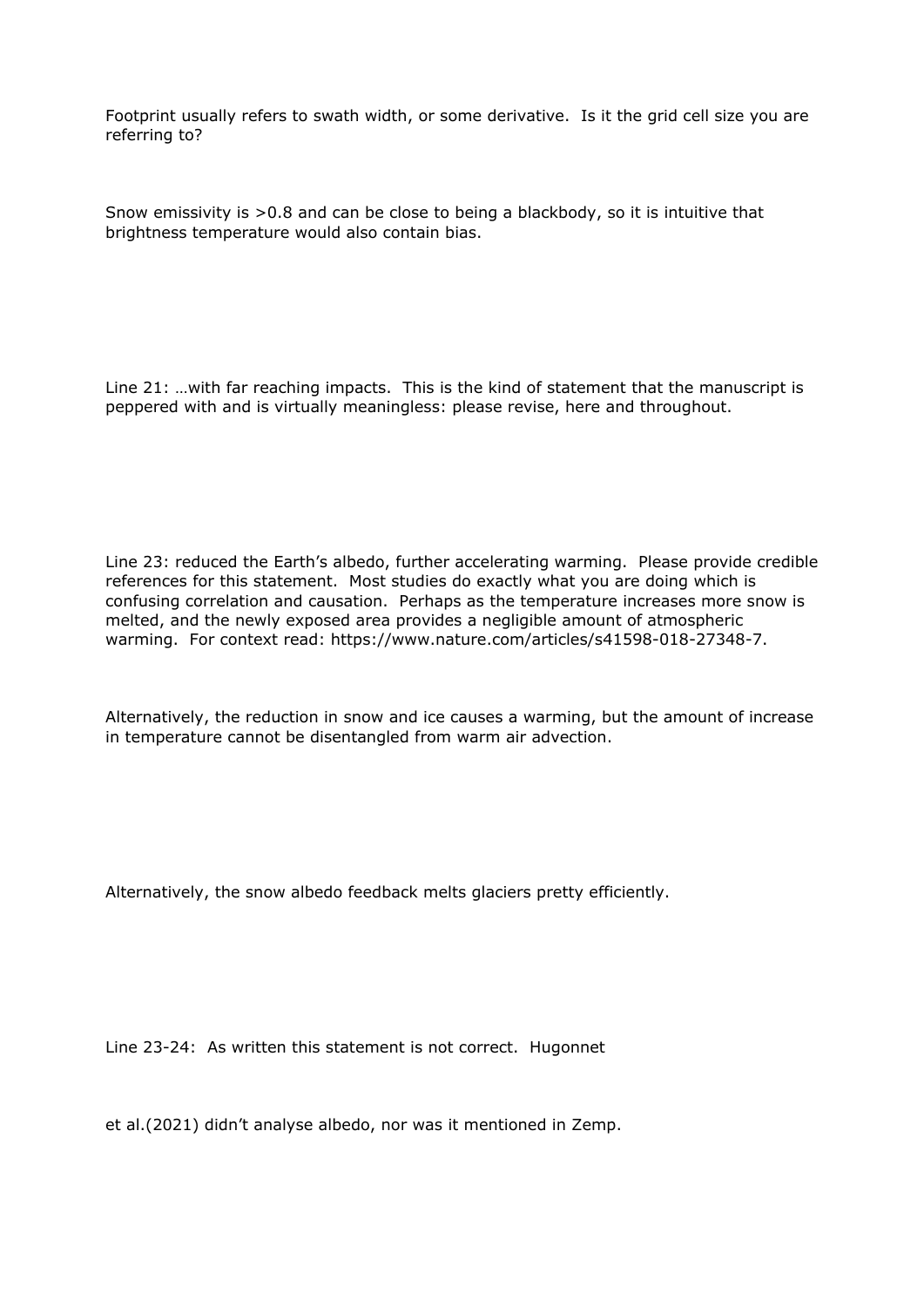Line 25: Some ink should probably be spilled on your geographical definition of the Arctic. From a climatology point of view (i.e., Arctic Amplification) Arctic is defined as north of the Arctic Circle.

Line 29: I don't know how many crucials and criticals I have seen to this point. The writing will pack more punch if these types of words are used substantially less often.

Line 32: controlled by atmospheric warming: not necessarily true, these might simply be correlated.

Line 33: continued -> projected?

Line 34: delete "to be able"

Line 38: What does "Remote sensing temperatures include the final surface temperature" mean?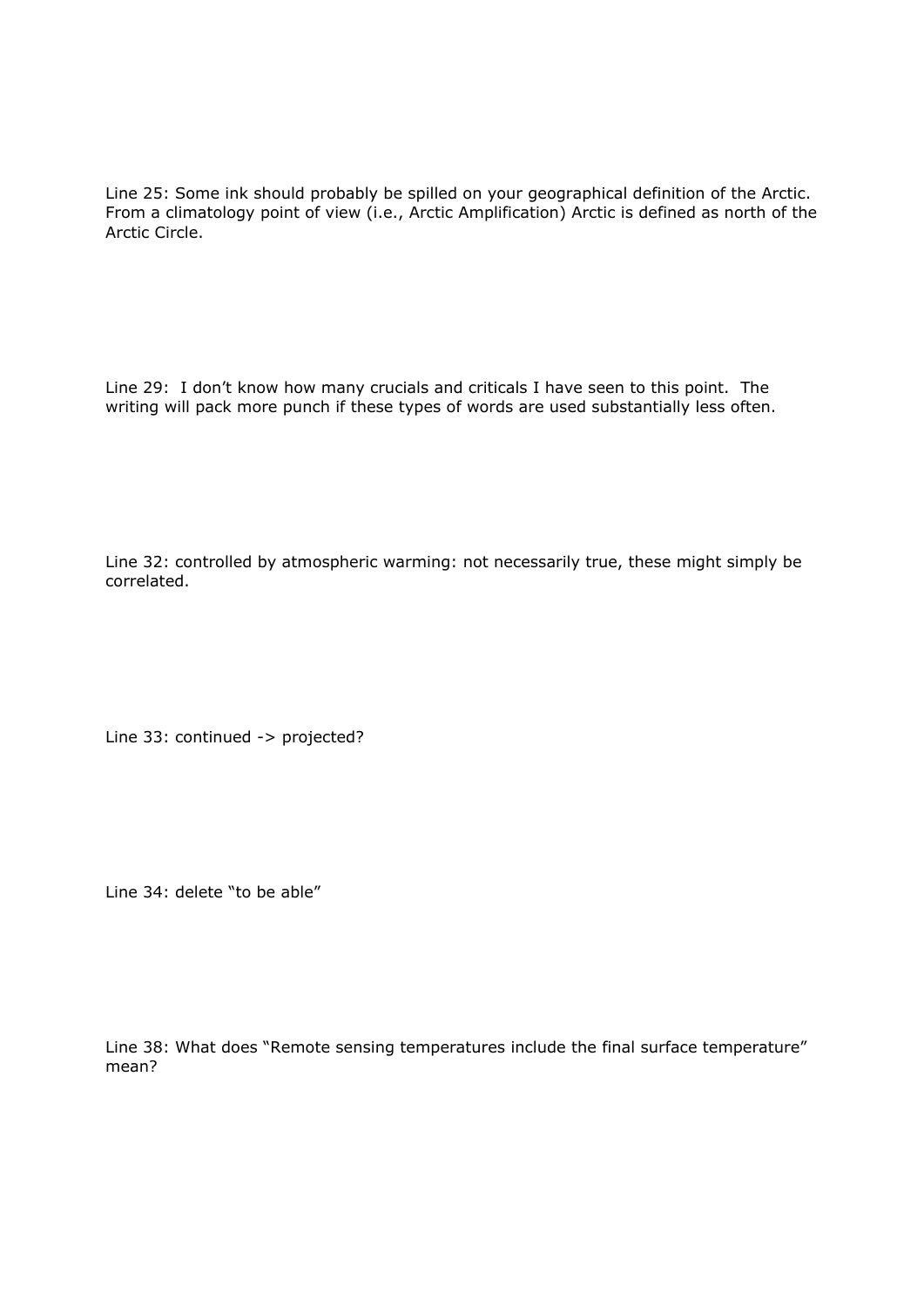Line 44: high temporal resolution and long temporal record; they provide two decades… what resolution, which decades? Always provide dates, rates, numbers, values, colours, weights, dimensions, etc. when describing quantitative subjects.

Line 59: "Lower elevation sites receive moisture from different air masses" detail why this is important

Line 65: Not necessarily a universal phenomenon: see:https://link.springer.com/article/10.1007/s00704-012-0687-x.

Line 71: "surface itself" should be replaced with details like where the photons are being emitted e.g., from the top x nm of the snow and ice, etc.

Line 75: This paper is relevant here: https://journals.ametsoc.org/view/journals/clim/26/5/jcli-d-12-00250.1.xml

There is probably only a very minor contamination issue.

Line 77: Summit should have Greenland appended to it, here and elsewhere, when referring to the summit of GIS.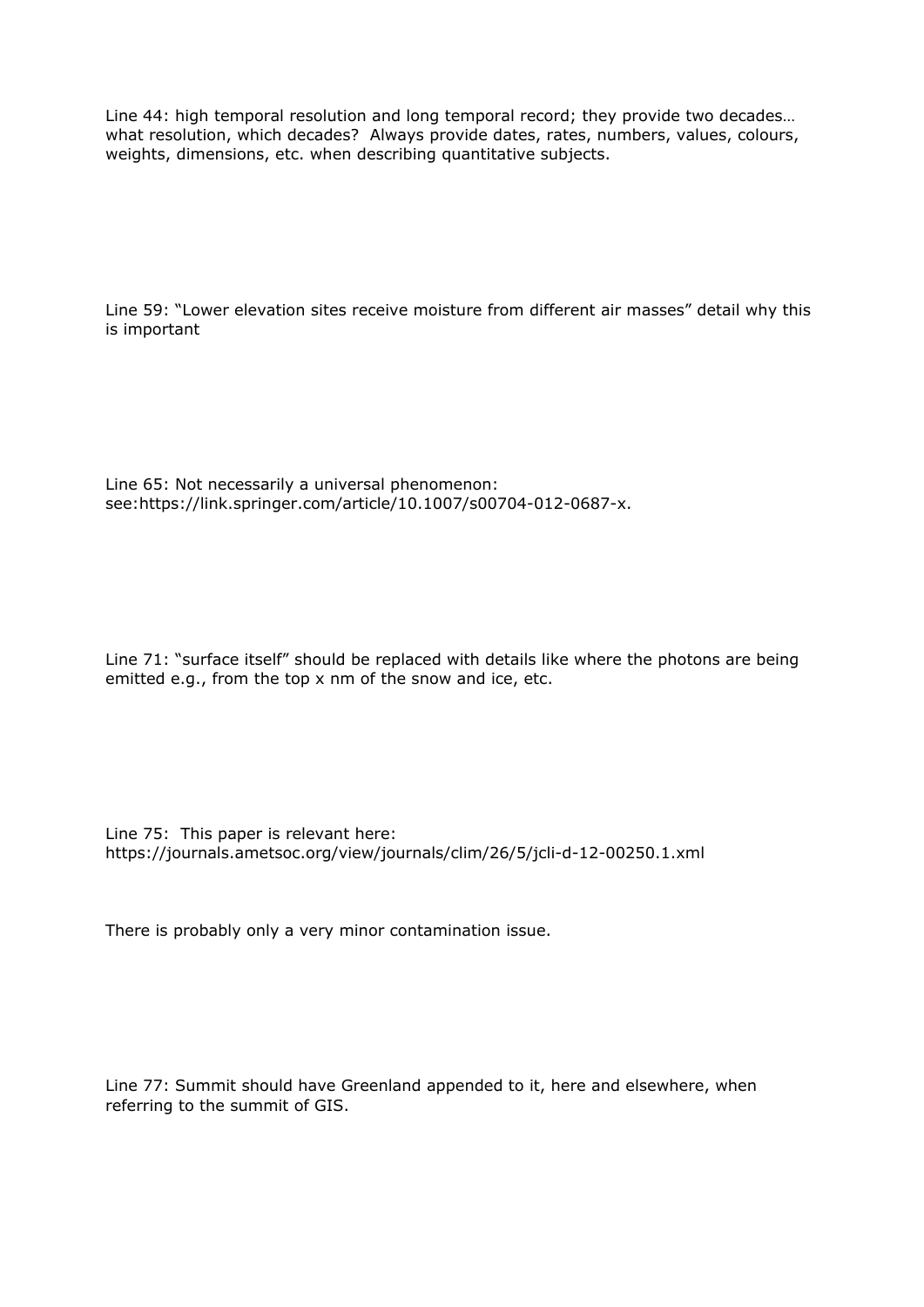Line 80: More detail is required here: There is more forcing that downwelling solar. Air parcel advection plays a role. And why does it have to be balanced- the temperature might be changing? Provide rationale.

Line 82: efficient emitter than the atmosphere - implies the atm has a lower emissivity than snow surface. Provide details. Atmospheric emissivity is mainly dependent on water vapour concentration.

Line 92: pixel is a picture element of a computer screen, where the minimum resolution is set by the screen parameters. Using pixel to describe a remote sensing array element or grid cell is common usage, but not technically correct.

Line 96: How exactly would "disparate changes in emissivity" lead to a bias? Provide details.

Line 108: There are records longer in the Tibetan Plateau and on Greenland and very possibly elsewhere. For some context see: Global Historical Climatology Network Monthly—Version 3 (GHCN-Mv3) (www.ncdc.noaa.gov/data-access/land-based-stationdata/land-based-datasets/global-historical-climatology-network-monthly-version-3). The GHCN-Mv3 ftp server provides a list of weather stations

(ftp://ftp.ncdc.noaa.gov/pub/data/ghcn/v3/products/ghcnm.v3.first.last) with associated country codes, station location, elevation, and data duration.

Figure 3: Landsat has different sensors (MSS, TM, ETM+, etc.) so either break these up in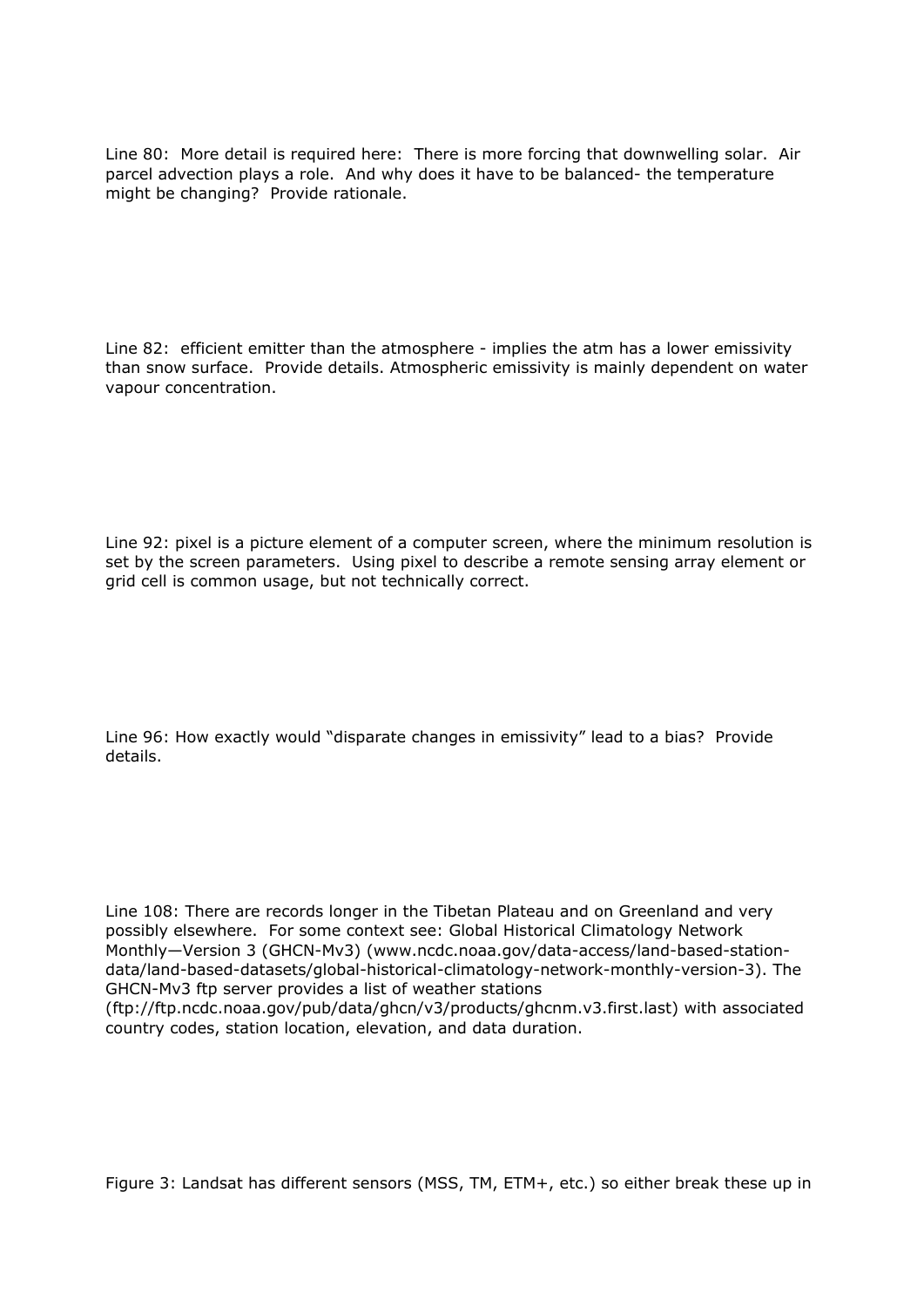the figure or identify differences in the text/caption, or both.

Line 119: Is air temp. samples on the hour of hourly averages of sub-hour measurements? MODIS LSTs are essentially samples.

Line 122: Not correct. As snow level changes the Divide sensor's height above the surface will change. It is possible that it also gets buried in some of the winter months.

Line 124: "plastic container"? Provide details. Was this vented passively? Exposed to direct sunlight?

Line 125: We combine the Eclipse AWS and iButton datasets… Why? Is this a valid method? Provide sensitivity analysis.

Line 126: consistent. - define, preferably statistically.

Line 130: "employ an improved method" provide details and why relevant here.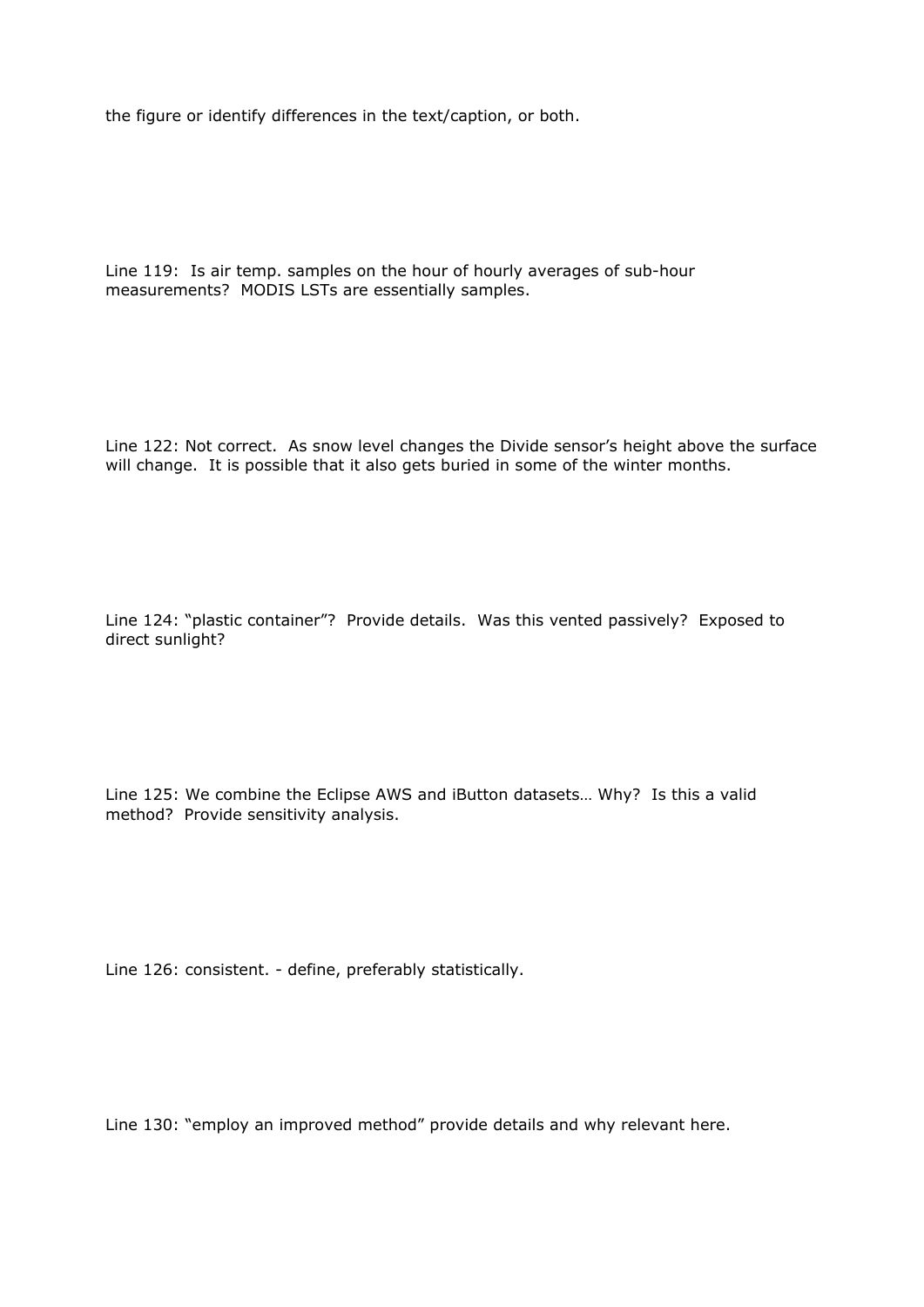Line 135 (and below): It appears results are provided before methods have been described. It is not clear what is being compared. Is it daily averages of air temperature? Have temperatures (air and MODIS) been temporally matched?

Line 141: "This may be due to the inclusion of the warmer nunatak surface" - this is testable by comparing time series from grid cells which contain less (or none) exposed rock.

Line 144: What is the rationale for using only <30 degrees view angle? Is there a sensitivity analysis or a citation to confirm this?

Line 145: This temporal subset will sample somewhere below the maximum daily temperature. This also seems to be a very small amount of data from what should be available from a 20 year time series, from two sensors and multiple daily overpasses.

Line 146: "The average time between scenes" describe what this means and why it is important - as written I have no idea what it means.

Line 151: Removing these data ?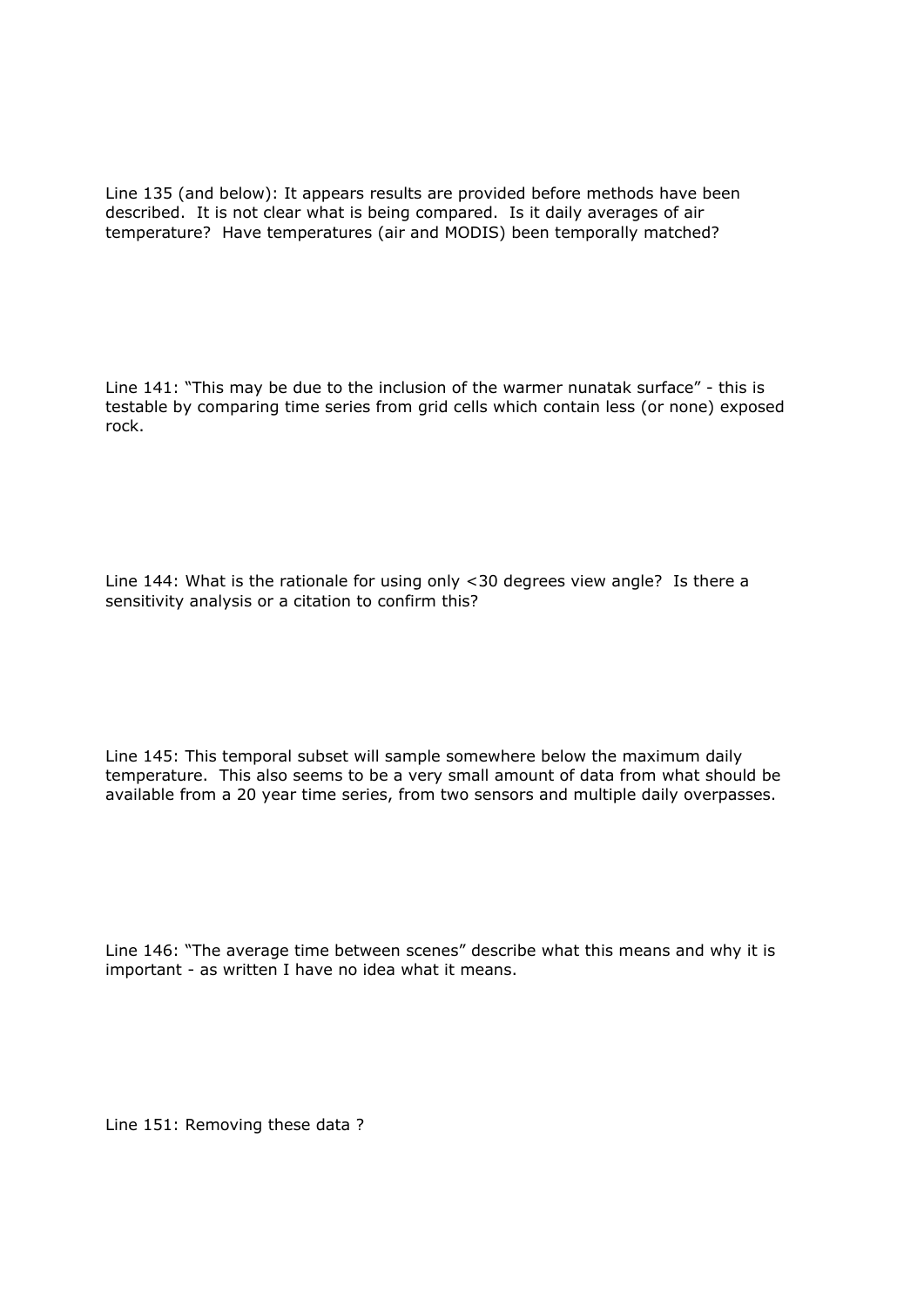Line 160: Under development as of when?

Line 167: TOA Tb is not really a useful metric to compare to surface temperature.

Line 170-175: Provide bounding values for "low" and "high".

Line  $176:$  "would" -> could.

Line 176: What does "physically plausible under surface conditions" mean exactly?

Line 177: "theoretical model of temperature inversions.To" - Provide details and a space after the period.

Line 185: Typically the terms you avoid are small compared to the dominant terms you include. Provide a range of values for all the terms. This will allow the reader to evaluate the effect of removing some terms.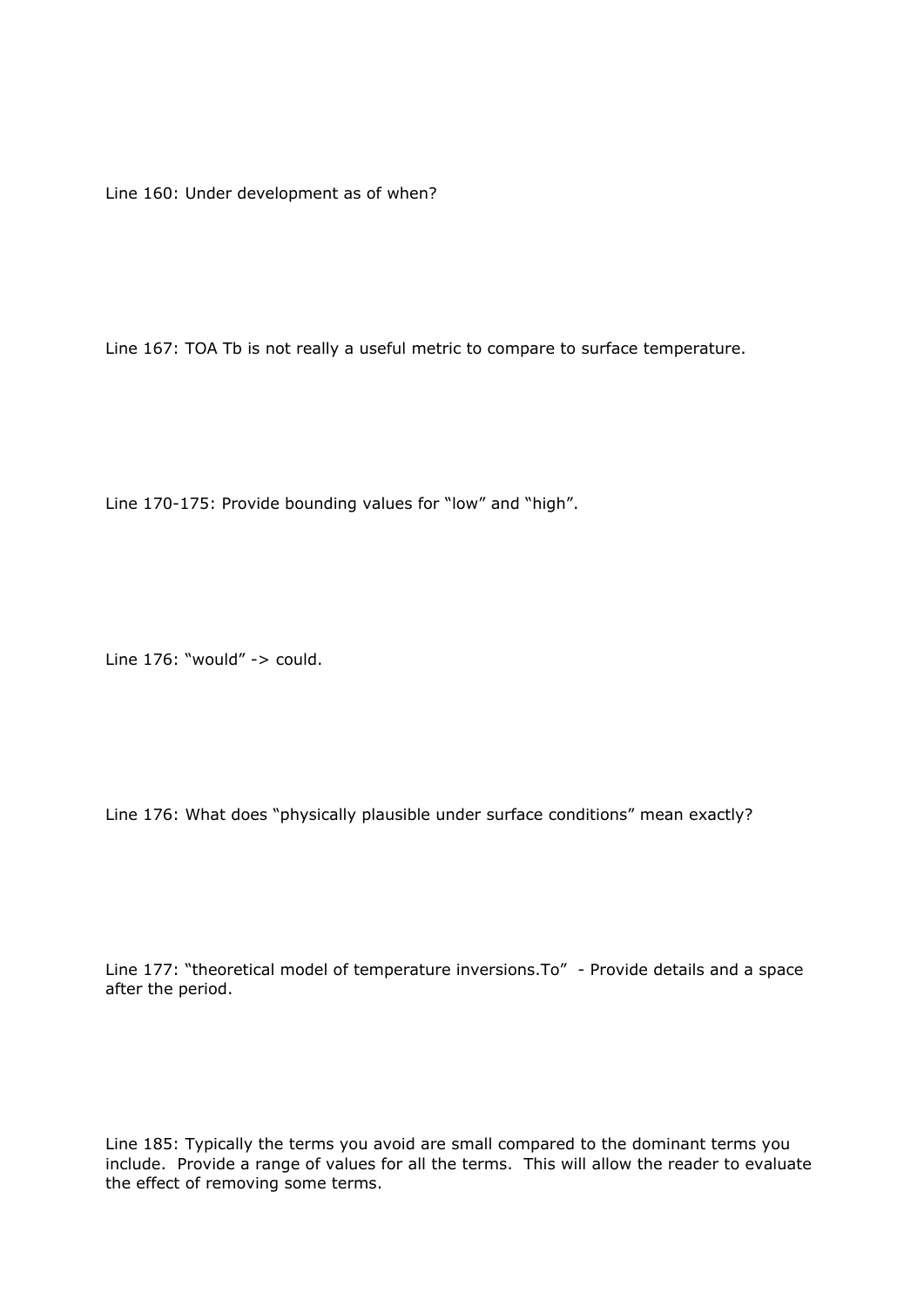Line 188: It rained at the summit of Greenland Ice Sheet this year, so probably better to rephrase this sentence.

Line 195: Why assume En=0, when it will most certainly not be, either seasonally or annually?

Line 200: Provide range of values for atmospheric emissivity.

Line 200: ERA 5 Land produces a downwelling longwave variable. Why wasn't this incorporated into the analysis?

Equation 3: Provide more information about how this equation was derived. And why use a literature value for albedo? There is considerable variation, spatially and temporally, in albedo. Why not use the coincident MODIS albedo?

Line 203: MODIS provides emissivity values. What are these for the given days sampled in this study? What are the seasonal ranges of snow emissivity?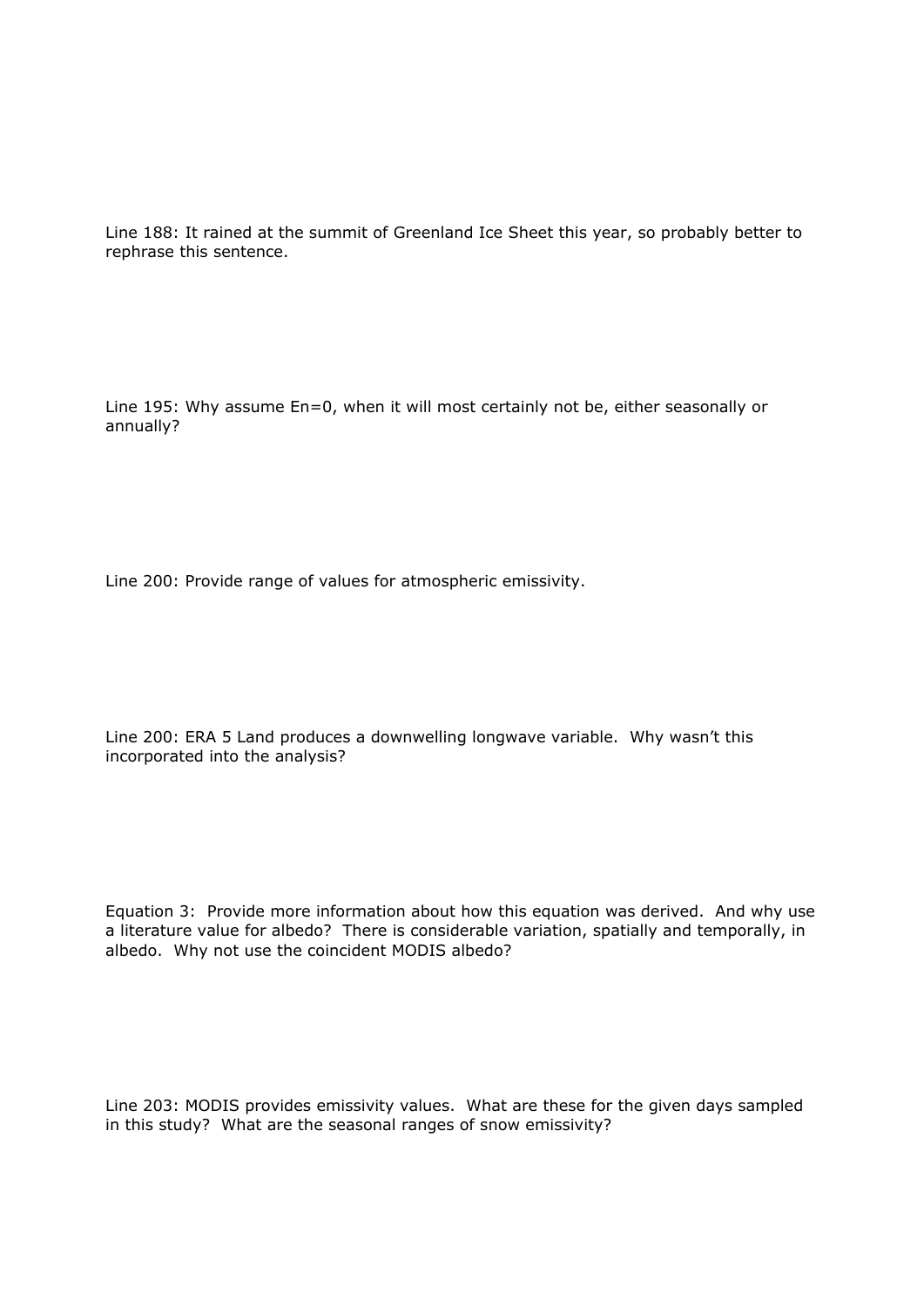Line 208: Differences between median values? I am unsure what "Median differences" is.

Line 209: Which is warmer, surface or air? Not clear.

Line 210: Are these distributions normally distributed? There are tests to determine this.

I gather that seasonal averages use all of the data from 2000-2020. Are air temperature and surface temperature changing at the same rate? Are inversions weakening over time? Are rates of temperature change similar between seasons? Is there a monotonic trend in emissivity? All of these things will influence your results.

Line 223: Temperature has not been measured to the precision being reported.

Line 247:  $R^2 = 0.02$  is statistically significant? How big was this data set?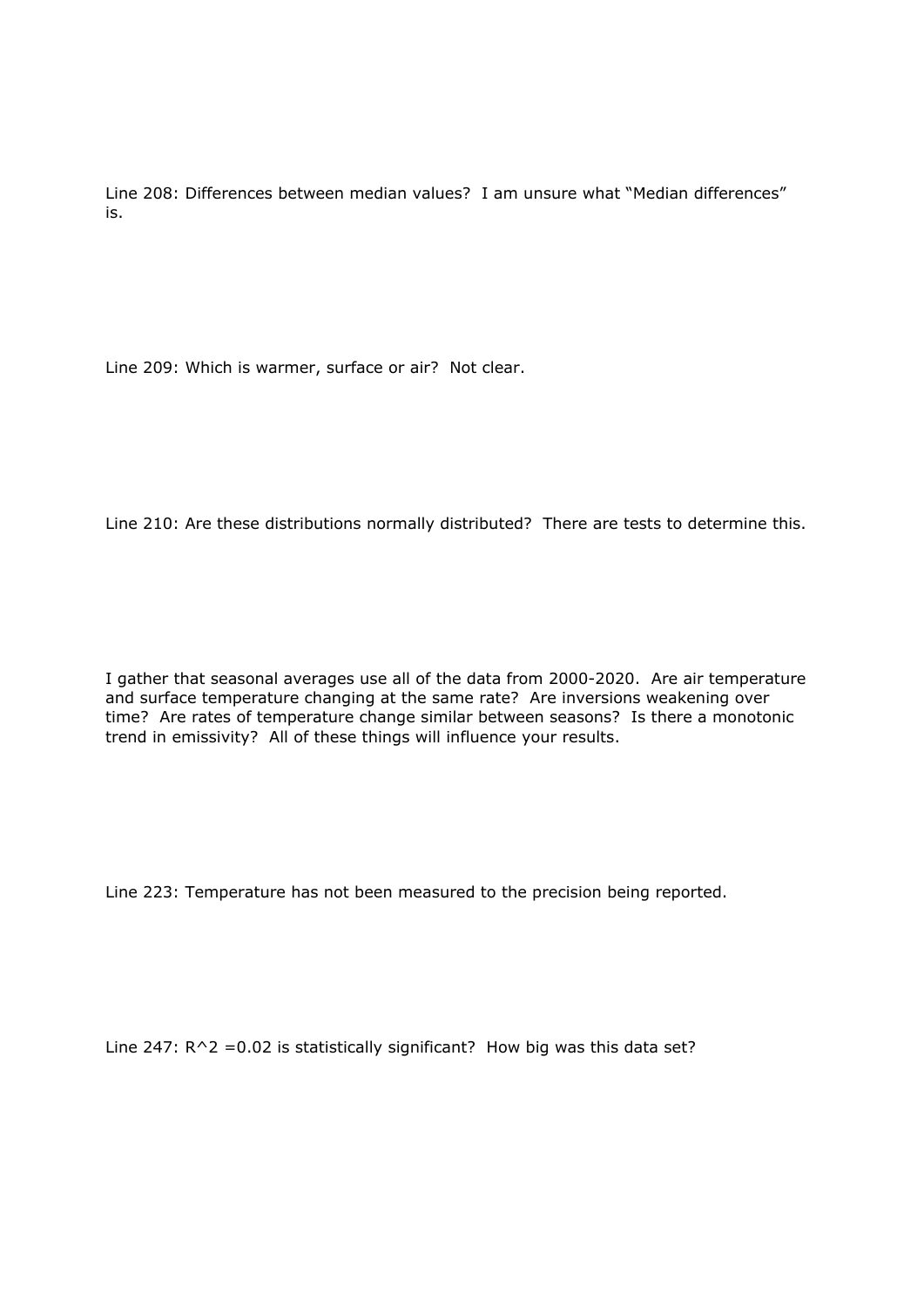Figure 5: I am not sure what the point of this figure is? The two MODIS thermal bands will differentially absorb in the atmosphere, which is the basis for the split window LST algorithm. To work out the atm. emissivity, atm. column water vapour is required.

Figure 6: Are these data temporally matched? It must be sampled data because a daily average of 1000 w/m^2 is not feasible.

Line 263: "averaging temperature" - means what?

Line 266: Air temperature scales over 100s of km, so not surprising.

Figure 7: I am skeptical about the magnitude of the p-values reported here. These should be checked.

Line 275-277: Why would you expect this? Make sure all of the expectations in this section include enough background information for a reader to evaluate.

Figure 9: Earlier in the methods you said the time of MODIS capture was between 11AM and1:30PM. Why the different diurnal time range here? Same issue with Table 6.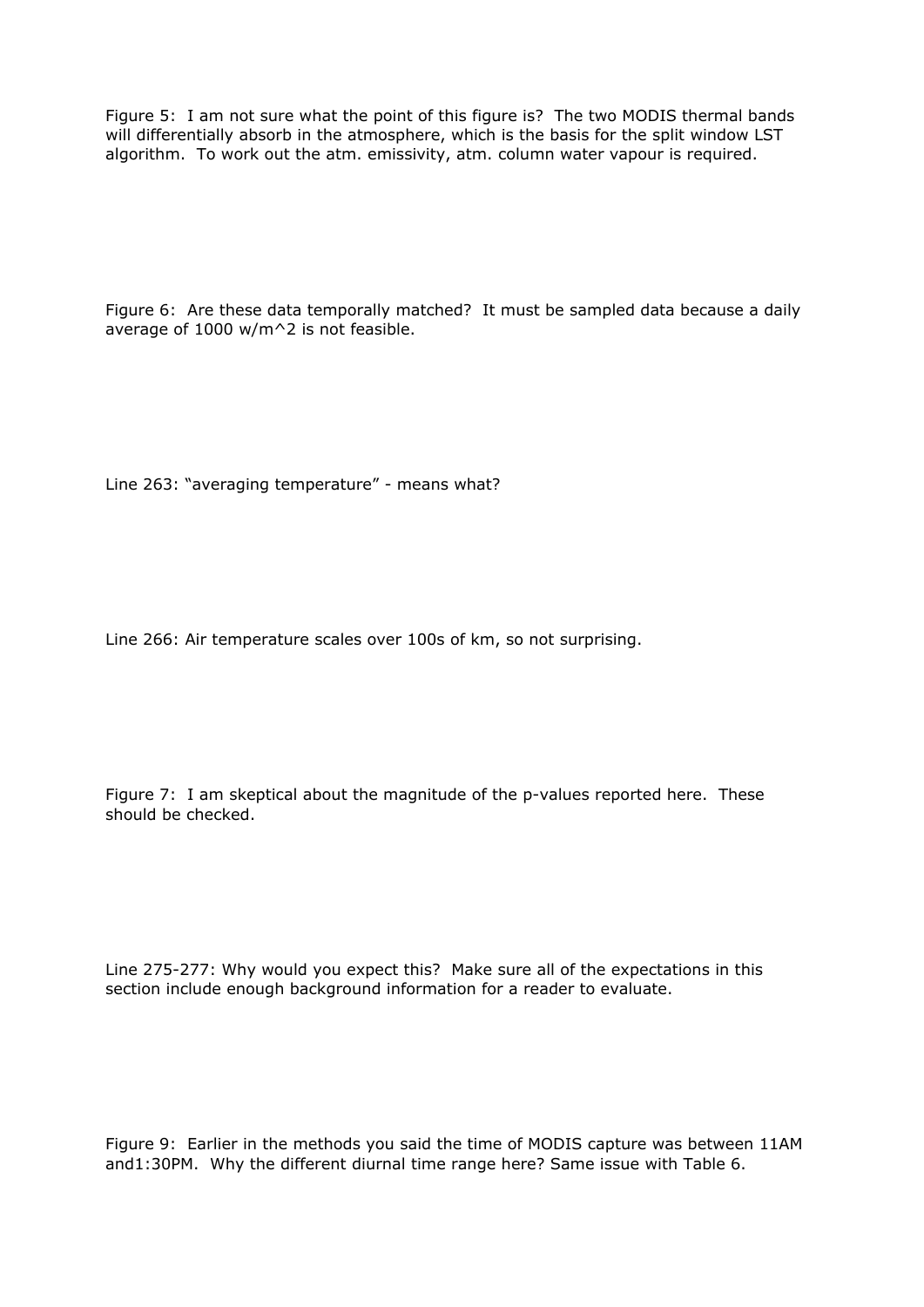Line 289: "suggesting that emissivity values during these seasons may contribute to the offset" - how exactly?

 If there is a trend in cloud cover change then both downwelling shortwave and longwave radiation will be altered over the course of the study period. This could add a substantial amount of error to the results. This needs to be analysed.

Line 295: which changing surface conditions?

Line 315: Why was a simple energy balance model used when radiosonde or re-analysis data can be used to determine inversion depth?

Line 314: "wintertime temperature inversion" level? Williamson et al. (2020) put inversion level at approximately 1200 masl. The two stations used here are 1000 to 2000 m above this level, and are not situated in valleys where cold air drains and collects.

Line 367: "Surface melt is primarily driven by high air temperature" - what is high? And melt is correlated with air temperature. There are many examples in the literature of melt